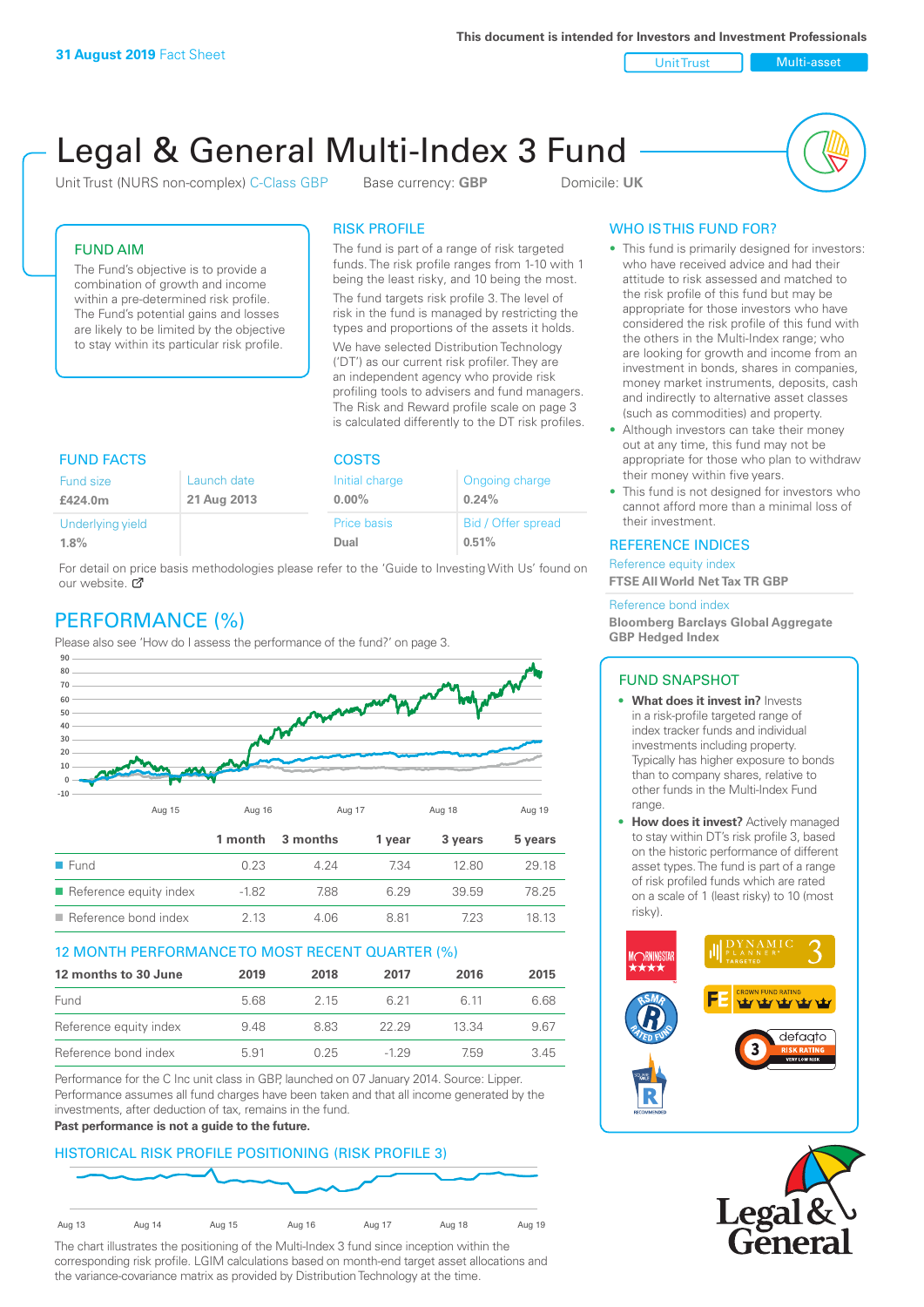# Legal & General Multi-Index 3 Fund

Unit Trust (NURS non-complex) C-Class GBP

# PORTFOLIO BREAKDOWN

All data source LGIM unless otherwise stated. Totals may not sum due to rounding.





### FUND MANAGERS

The fund managers have responsibility for managing the multi-index fund range. They are part of the Multi-Asset Funds (MAF) team in LGIM. This team focuses on designing and managing multi-asset funds that are tailored to match the specific objectives of various client types. The team sits within a wider Asset Allocation team which combines both depth of experience with a broad range of expertise from different fields, including fund management, investment consulting and risk management roles.

# TOP 10 HOLDINGS (%)

| L&G Sterling Corporate Bond Index Fund                 | 9.7 |
|--------------------------------------------------------|-----|
| L&G Global Inflation Linked Bond Index Fund            | 8.8 |
| <b>LGIM Global Corporate Bond Fund</b>                 | 8.4 |
| L&G All Stocks Gilt Index Trust                        | 8.2 |
| L&G US Index Trust                                     | 5.9 |
| L&G Short Dated Sterling Corporate Bond Index Fund     | 5.7 |
| L&G Emerging Markets Government Bond (US\$) Index Fund | 5.3 |
| <b>L&amp;G UK Index Trust</b>                          | 4.6 |
| L&G Japan Index Trust                                  | 3.6 |